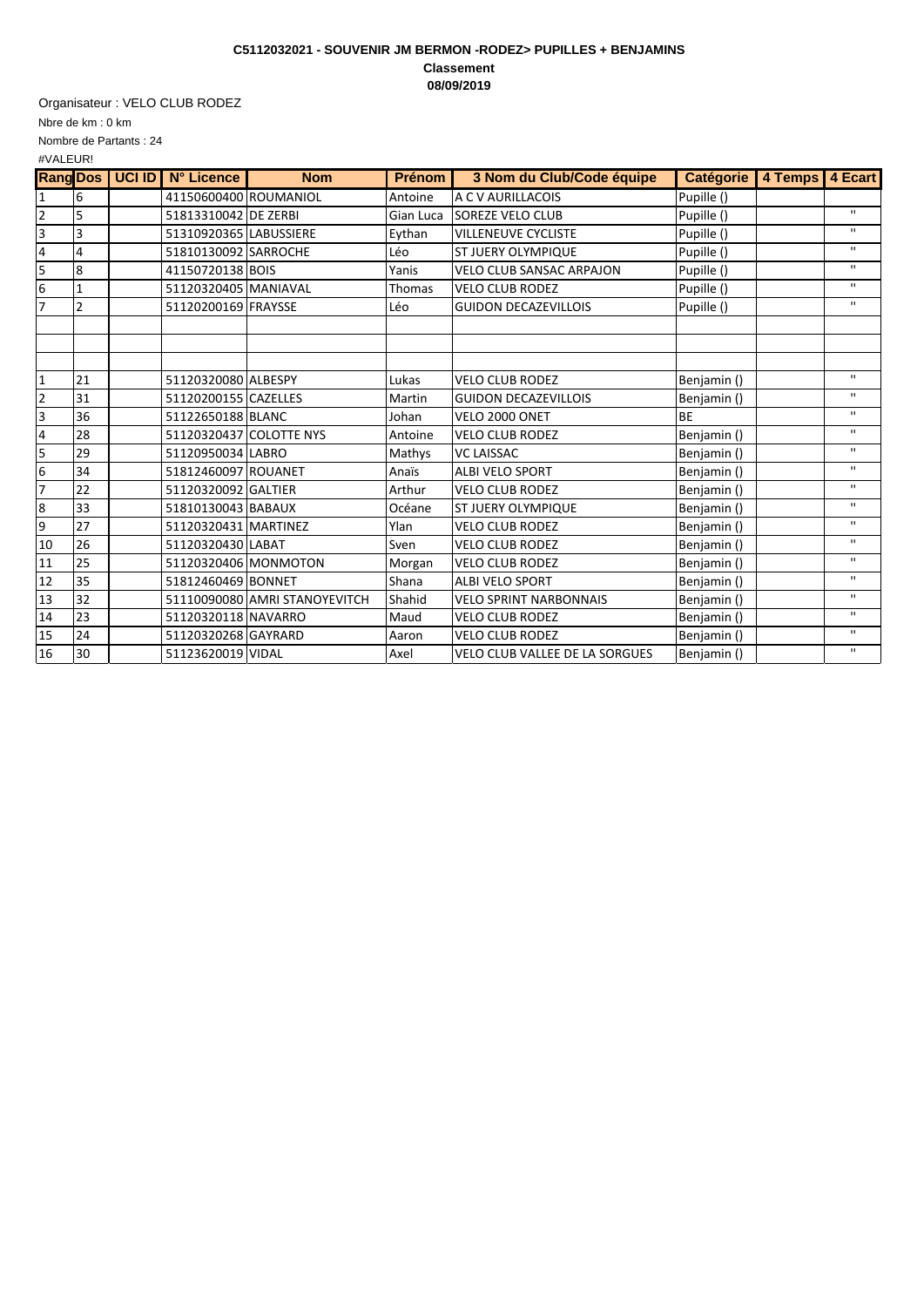## **C5112032017 - SOUVENIR JM BERMON - RODEZ > MINIMES Classement 08/09/2019**

Organisateur : VELO CLUB RODEZ

Nbre de km : 25,5 km #VALEUR! Nombre de Partants : 25

|                  |    | <b>Rang Dos   UCI ID   N° Licence</b> | <b>Nom</b>              | <b>Prénom</b>   | 3 Nom du Club/Code équipe       | Catégorie   4 Temps   4 Ecart |                |
|------------------|----|---------------------------------------|-------------------------|-----------------|---------------------------------|-------------------------------|----------------|
| 1                | 69 | 51810310141 TISSIER                   |                         | <b>Marius</b>   | <b>UV MAZAMET</b>               | Minime ()                     |                |
| $\overline{2}$   | 63 |                                       | 51300030291 MEUNIER SOW | Neriah          | NIMES CYCLISME                  | Minime ()                     | $\blacksquare$ |
| 3                | 66 | 51320280013 DEHEZ                     |                         | Vincent         | <b>EAUZE OLYMPIQUE</b>          | Minime ()                     | $\mathbf{H}$   |
| $\overline{4}$   | 71 | 41150600320 ROUMANIOL                 |                         | <b>Baptiste</b> | A C V AURILLACOIS               | Minime ()                     | $\mathbf{H}$   |
| 5                | 67 | 51810130063 BABAUX                    |                         | Valentin        | <b>ST JUERY OLYMPIQUE</b>       | Minime ()                     | $\blacksquare$ |
| $\sqrt{6}$       | 56 | 51120320420 MARTINEZ                  |                         | Matéo           | <b>VELO CLUB RODEZ</b>          | Minime ()                     | $\mathbf{H}$   |
| 7                | 60 | 51120200186 MAZENC                    |                         | Léandre         | <b>GUIDON DECAZEVILLOIS</b>     | Minime ()                     | $\mathbf{H}$   |
| $\boldsymbol{8}$ | 65 | 51310920377 LABUSSIERE                |                         | Aymeric         | <b>VILLENEUVE CYCLISTE</b>      | Minime ()                     | $\mathbf{H}$   |
| $\overline{9}$   | 57 | 51120200154 CAZELLES                  |                         | Mathieu         | <b>GUIDON DECAZEVILLOIS</b>     | Minime ()                     | $\mathbf{H}$   |
| 10               | 53 | 51120320093 BOUSQUET                  |                         | Timothé         | <b>VELO CLUB RODEZ</b>          | Minime ()                     | $\mathbf{H}$   |
| 11               | 72 | 41150600387 MARCENAC                  |                         | Louis           | A C V AURILLACOIS               | Minime ()                     | $\mathbf{H}$   |
| 12               | 51 | 51120320003 GARRIGUES                 |                         | <b>Nino</b>     | <b>VELO CLUB RODEZ</b>          | Minime ()                     | $\mathbf{H}$   |
| 13               | 68 | 51810130095 SARROCHE                  |                         | Matéo           | <b>ST JUERY OLYMPIQUE</b>       | Minime ()                     | $\mathbf{H}$   |
| 14               | 61 | 51120200187 LACASSAGNE                |                         | Olivier         | <b>GUIDON DECAZEVILLOIS</b>     | Minime ()                     | $\blacksquare$ |
| 15               | 64 | 51310690268 CARRERE                   |                         | Maxence         | <b>AS VILLEMUR</b>              | Minime ()                     | $\mathbf{H}$   |
| 16               | 74 | 41150720034 MAURE                     |                         | Clément         | <b>VELO CLUB SANSAC ARPAJON</b> | Minime ()                     | $\mathbf{H}$   |
| 17               | 70 | 51820430400 ALMANSA                   |                         | Carla           | CA CASTELSARRASIN               | Minime ()                     | $\mathbf{H}$   |
| 18               | 75 | 51110090300 MATA                      |                         | Rebecca         | <b>VELO SPRINT NARBONNAIS</b>   | Minime ()                     | $\mathbf{H}$   |
| 19               | 73 | 41150600389 LEBLOND                   |                         | Tom             | A C V AURILLACOIS               | Minime ()                     | $\mathbf{H}$   |
| 20               | 52 | 51120320081 CHARRON                   |                         | Raphaël         | <b>VELO CLUB RODEZ</b>          | Minime ()                     | $\mathbf{H}$   |
| 21               | 58 | 51120200157 MAUREL                    |                         | Théo            | <b>GUIDON DECAZEVILLOIS</b>     | Minime ()                     | $\mathbf{H}$   |
| 22               | 62 | 51120320448 DE SULAUZE                |                         | Louis           | <b>VELO CLUB RODEZ</b>          | Minime ()                     | $\mathbf{H}$   |
| 23               | 54 | 51120320206 TILLET                    |                         | Axel            | <b>VELO CLUB RODEZ</b>          | Minime ()                     | $\mathbf{H}$   |
| 24               | 59 | 51120200185 MAZENC                    |                         | Louis           | <b>GUIDON DECAZEVILLOIS</b>     | Minime ()                     | $\mathbf{H}$   |
| 25               | 55 | 51120320237 BRESSOLIS                 |                         | Tom             | <b>VELO CLUB RODEZ</b>          | Minime ()                     | $\mathbf{H}$   |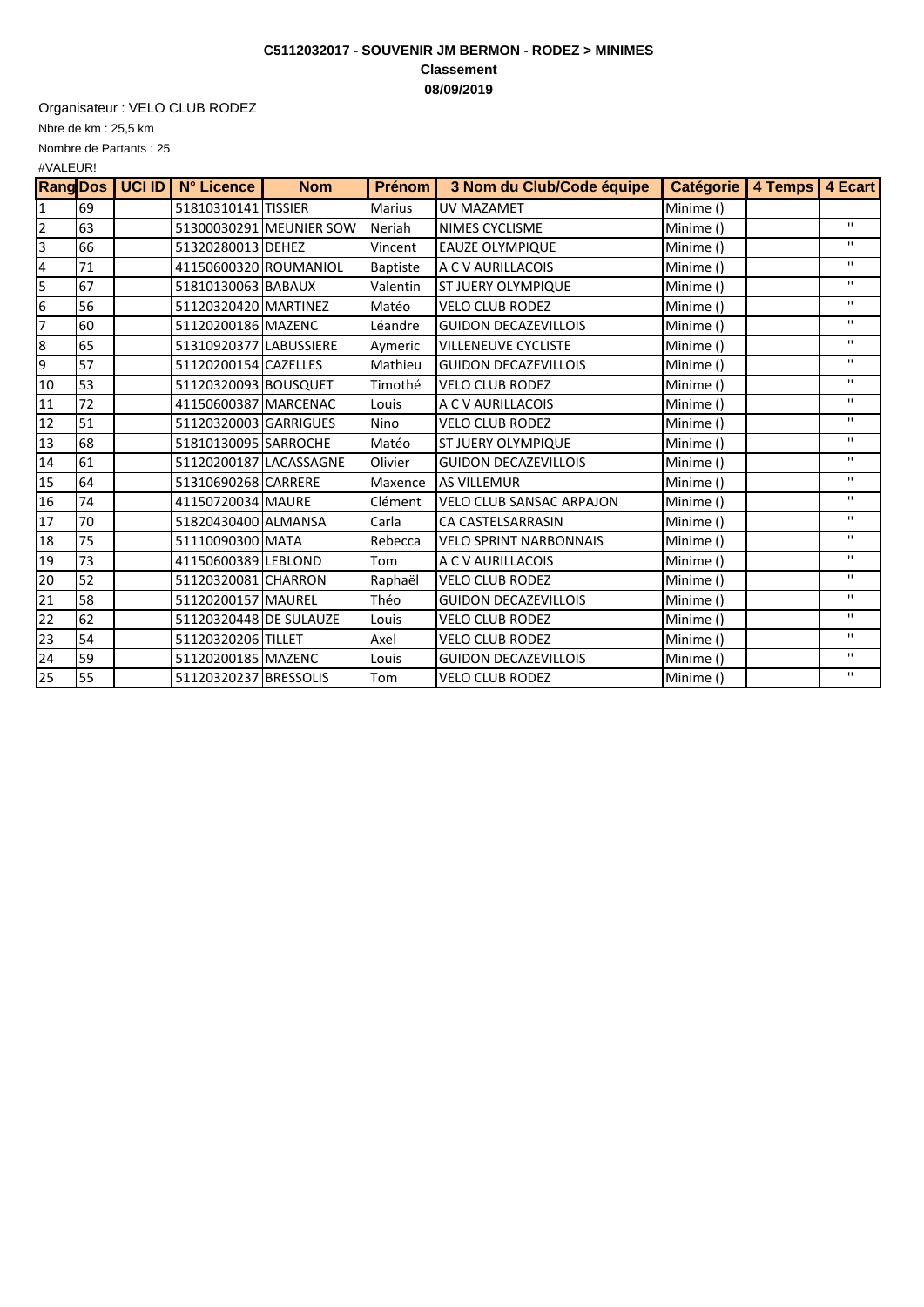## **C5112032031 - SOUVENIR JM BERMON -RODEZ> CADETS Classement 08/09/2019**

Nbre de km : 0 km Organisateur : VELO CLUB RODEZ Nombre de Partants : 51

#VALEUR!

|                         |                | <b>Rang Dos   UCI ID   N° Licence</b> | <b>Nom</b>                   | <b>Prénom</b>  | 3 Nom du Club/Code équipe         | Catégorie       | 4 Temps   4 Ecart |                         |
|-------------------------|----------------|---------------------------------------|------------------------------|----------------|-----------------------------------|-----------------|-------------------|-------------------------|
| $\mathbf{1}$            | 20             | 51310920232 WATTELLE                  |                              | Célestin       | <b>VILLENEUVE CYCLISTE</b>        | Cadet()         |                   |                         |
| $\mathbf 2$             | 51             | 51660420068 GUEDON                    |                              | Arthur         | <b>CC RIVESALTES</b>              | CAD             |                   | $\mathbf{u}$            |
| $\overline{\mathbf{3}}$ | 38             | 51812460094 ROUANET                   |                              | Maël           | ALBI VELO SPORT                   | Cadet()         |                   | $\mathbf{H}$            |
| $\overline{4}$          | 14             | 51110090040 GENEST                    |                              | Remi           | <b>VELO SPRINT NARBONNAIS</b>     | Cadet()         |                   | $\mathbf{H}$            |
| 5                       | 32             | 51660430092 RAUS                      |                              | Jerome         | <b>CLUB CYCLISTE BOULOU</b>       | Cadet ()        |                   | $\mathbf{H}$            |
| 6                       | 5              | 51122260015 CAYSSIALS                 |                              | Julien         | ASSOCIATION PROMOTION DU CYCLISME | Cadet ()        |                   | H.                      |
| $\overline{7}$          | $\mathbf{1}$   | 51120320103 GONZALEZ                  |                              | Tristan        | <b>VELO CLUB RODEZ</b>            | Cadet ()        |                   | $\overline{u}$          |
| $\bf 8$                 | 50             |                                       | 50472060025 BOURDEJEAU       | <b>Bastien</b> | CS CASTELJALOUSAIN                | Cadet ()        |                   | n                       |
| $\overline{9}$          | 24             | 51320280060 FERREIRA                  |                              | Mickaël        | EAUZE OLYMPIQUE                   | Cadet ()        |                   | $\mathbf{H}$            |
| 10                      | 21             | 51310920351 JOSSE                     |                              | Rubens         | <b>VILLENEUVE CYCLISTE</b>        | Cadet ()        |                   | п                       |
| $\overline{11}$         | 25             | 51320280157 LLAMAS                    |                              | Sébastien      | <b>EAUZE OLYMPIQUE</b>            | Cadet()         |                   | $\mathbf{H}$            |
| 12                      | 4              | 51120420052 VIDAL                     |                              | Adrien         | <b>VELO SPORT ST AFFRICAIN</b>    | Cadet ()        |                   | $\mathbf{H}$            |
| 13                      | 37             | 51810360260 CALVET                    |                              | Nicolas        | <b>VSLL CASTRES</b>               | Cadet ()        |                   | H.                      |
| 14                      | 36             | 51810360118 DURY                      |                              | Joris          | <b>VSLL CASTRES</b>               | Cadet()         |                   | $\overline{\mathbf{u}}$ |
| 15                      | 44             | 41150600348 JOB                       |                              | Alex           | A C V AURILLACOIS                 | Cadet()         |                   | $\mathbf{H}$            |
| 16                      | 6              | 51120200046 ACQUIER                   |                              | Justin         | <b>GUIDON DECAZEVILLOIS</b>       | Cadet ()        |                   | п                       |
| 17                      | 12             | 51092580076 PERISSE                   |                              | Arthur         | <b>COUSERANS CYCLISTE</b>         | Cadet ()        |                   | $\mathbf{H}$            |
| 18                      | 41             | 51823200062 NOWAK                     |                              | Ugo            | MONTAUBAN CYCLISME 82             | Cadet ()        |                   | $\mathbf{H}$            |
| 19                      | 22             | 51310920374 DUBAND                    |                              | Antonin        | <b>VILLENEUVE CYCLISTE</b>        | Cadet ()        |                   | $\overline{u}$          |
| 20                      | 40             | 51812460499 FALETTI                   |                              | Lucas          | ALBI VELO SPORT                   | Cadet()         |                   | $\mathbf{H}$            |
| 21                      | 39             | 51812460194 CORNAC                    |                              | Aurélien       | ALBI VELO SPORT                   | Cadet()         |                   | $\mathbf{H}$            |
| 22                      | 46             | 41150600365 ARTIS                     |                              | Dorian         | A C V AURILLACOIS                 | Cadet ()        |                   | $\mathbf{H}$            |
| 23                      | 23             | 51312030190 MAZOYER                   |                              | Elouan         | ST GO CYCLISME COMMINGES          | Cadet()         |                   | $\mathbf{H}$            |
| 24                      | 9              | 51120200144 FERRIERES                 |                              | Anthony        | <b>GUIDON DECAZEVILLOIS</b>       | Cadet ()        |                   | $\mathbf{H}$            |
| 25                      | 34             |                                       | 51660430253 CARANDANTE       | Tony           | <b>CLUB CYCLISTE BOULOU</b>       | Cadet ()        |                   | π                       |
| 26                      | 13             |                                       | 51092580078 CHEZZI MONTEBRUN | Enzo           | <b>COUSERANS CYCLISTE</b>         | Cadet ()        |                   | $\mathbf{H}$            |
| 27                      | 10             | 51120200145 CARLES                    |                              | Louis          | <b>GUIDON DECAZEVILLOIS</b>       | Cadet()         |                   | $\mathbf{H}$            |
| 28                      | 19             | 51310920162 DEZANDEZ                  |                              | Marie          | <b>VILLENEUVE CYCLISTE</b>        | Cadet ()        |                   | $\mathbf{u}$            |
| 29                      | 3              | 51120340204 BALDEYROU                 |                              | Pierrick       | <b>CSO MILLAU</b>                 | Cadet()         |                   | $\mathbf{H}$            |
| 30                      | $\overline{7}$ | 51120200053 MARTINEZ                  |                              | Mattéo         | <b>GUIDON DECAZEVILLOIS</b>       | Cadet ()        |                   | $\mathbf{H}$            |
| 31                      | 29             | 51340700296 VANHEULE                  |                              | Antoine        | BEZIERS-MEDITERRANEE CYCL         | Cadet ()        |                   | $\overline{\mathbf{u}}$ |
| 32                      | 43             | 41150600311 LABORIE                   |                              | Romain         | A C V AURILLACOIS                 | Cadet()         |                   | $\mathbf{u}$            |
| 33                      | 42             | 41150600028 PRUNET                    |                              | Charline       | A C V AURILLACOIS                 | Cadet()         |                   | $\mathbf{H}$            |
| 34                      | 16             | 51110090170 FRANCOIS                  |                              | Luca           | <b>VELO SPRINT NARBONNAIS</b>     | Cadet()         |                   | $\mathbf{H}$            |
| 35                      | 18             | 51310530754 FESTINO                   |                              | Kylian         | GSC BLAGNAC VELO SPORT 31         | Cadet()         |                   | $\mathbf{H}$            |
| 36                      | 8              | 51120200140 CROS                      |                              | Corentin       | <b>GUIDON DECAZEVILLOIS</b>       | Cadet()         |                   | $\mathbf{H}$            |
| 37                      | 28             | 51340700288 REMNANT                   |                              | Fabio          | BEZIERS-MEDITERRANEE CYCL         | Cadet()         |                   | $\mathbf{H}$            |
| 38                      | 49             |                                       | 41150720126 DESCARGUES       | Yoan           | VELO CLUB SANSAC ARPAJON          | Cadet ()        |                   | $\mathbf{H}$            |
| 39                      | 33             | 51660430232 CHAPTAL                   |                              | Elian          | <b>CLUB CYCLISTE BOULOU</b>       | Cadet ()        |                   | $\mathbf{H}$            |
| 40                      | 17             | 51110090331 NOUGUIER                  |                              | Clément        | <b>VELO SPRINT NARBONNAIS</b>     | Cadet()         |                   | $\overline{\mathbf{u}}$ |
| 41                      | 47             | 41150600407 VALADIER                  |                              | Noé            | A C V AURILLACOIS                 | Cadet ()        |                   | $\mathbf{H}$            |
| 42                      | 45             | 41150600358 ESTIVAL                   |                              | Clément        | A C V AURILLACOIS                 | Cadet()         |                   | $\mathbf{H}$            |
| 43                      | 27             | 51340700277 MARTINEZ                  |                              | Margaux        | BEZIERS-MEDITERRANEE CYCL         | Cadet()         |                   | $\mathbf{H}$            |
| 44                      | 48             |                                       | 41150720066 DEBERTRAND       | Yanis          | <b>VELO CLUB SANSAC ARPAJON</b>   | Cadet()         |                   | $\mathbf{u}$            |
| 45                      | $\overline{2}$ | 51120320225 NAVARRO                   |                              | Thibault       | <b>VELO CLUB RODEZ</b>            | Cadet()         |                   | п                       |
| 46                      | 11             | 51120200181 CHAPTAL                   |                              | Fanny          | <b>GUIDON DECAZEVILLOIS</b>       | Junior (Junior) |                   | H.                      |